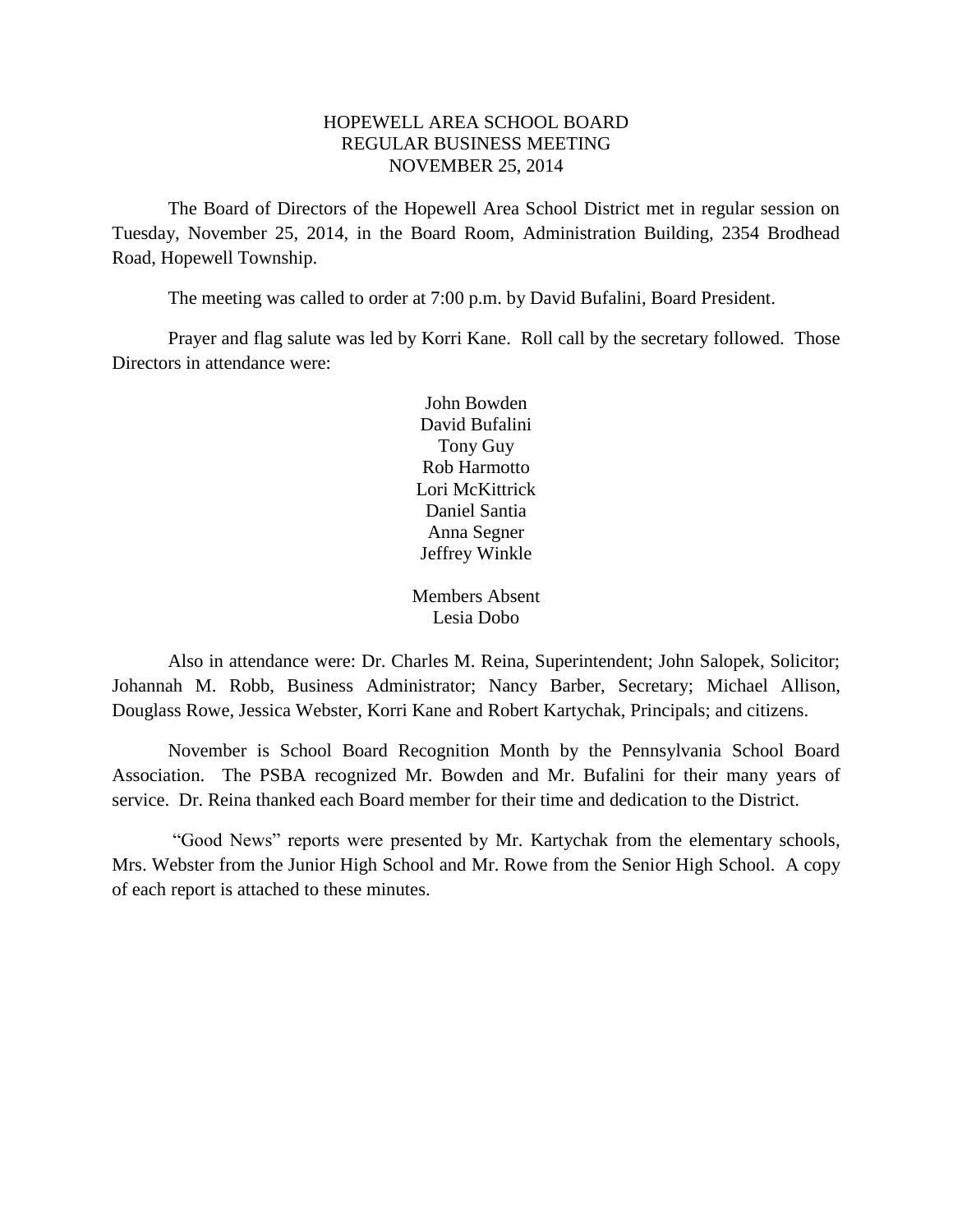Mr. Bufalini asked for approval of minutes.

# APPROVAL OF GROUPED ITEMS

# MOTION #1

By Tony Guy, seconded by Lori McKittrick, to approve items (1) and (2) as presented in accordance with the School Board's agreement for grouping items in a single motion. MOTION carried unanimously by an affirmative vote of all Directors in attendance.

# Approval of Minutes

- 1. Recommendation to approve the October 28, 2014 business meeting minutes as presented.
- 2. Recommendation to approve the November 10, 2014 work meeting minutes as presented.

# APPROVAL OF GROUPED ITEMS

# MOTION #2

By Daniel Santia, seconded by Anna Segner, to approve items (1) through (3) as presented in accordance with School Board's agreement for grouping items in a single motion. MOTION carried unanimously by an affirmative vote of all Directors in attendance.

# Tax Collectors' Report

1. Recommendation to accept report for taxes collected for the month of October 2014, as presented, and make said report a part of these minutes.

# Treasurer's Report

2. Recommendation to accept report of the Treasurer for the month of October 2014, as presented, and make said report a part of these minutes.

#### Financial Statements

3. Recommendation to accept Financial Statements for the month of October 2014, as presented, and make said statements a part of these minutes.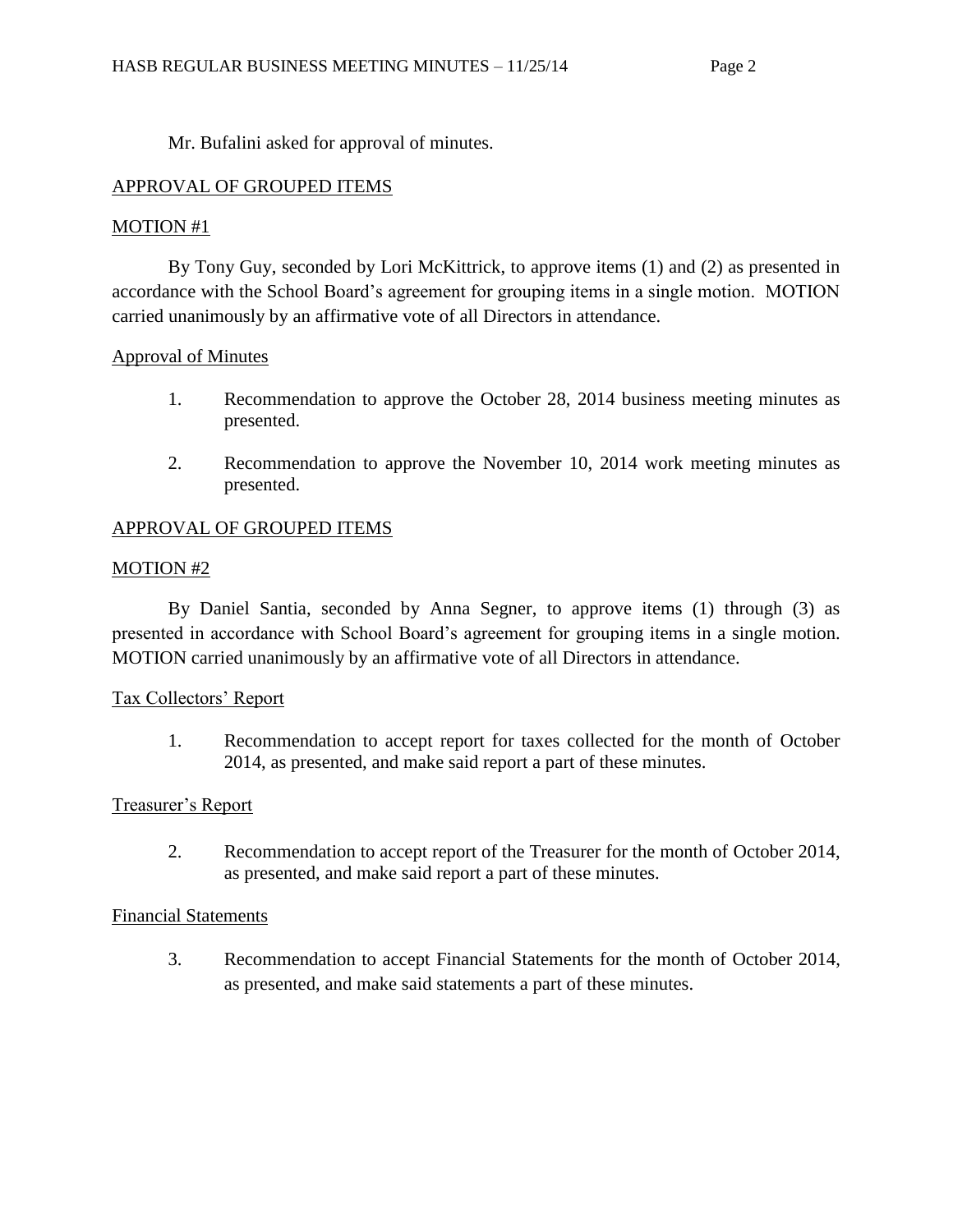## VISITOR'S COMMENTS

Ed Murphy from the Beaver County Library System Board thanked the District for the use of the auditorium for the Johnny Angel and the Halos concert and our support of the BF Jones Memorial Library.

At this time Mr. Bufalini asked that Committee discussion and recommendations begin.

# **Education/Curriculum/Instruction by Tony Guy, Co-Chair**

# APPROVAL OF GROUPED ITEMS

# MOTION #3

By Tony Guy, seconded by John Bowden, to approve items (1) through (11) as presented in accordance with School Board's agreement for grouping items in a single motion. MOTION carried unanimously by an affirmative vote of all Directors in attendance.

- 1. Amie Speers, a student at Geneva College, to fulfill a student teacher placement at Independence Elementary School under the guidance of Nancy Miller and at the Junior High School under the guidance of Chad Toporski.
- 2. Haley Sheets, a student at Clarion University, to fulfill a student teacher placement at Independence Elementary School under the guidance of Maria Ganoe and at the Junior High School under the guidance of Arlene Tierney.
- 3. Kayla Cepull, a student at Clarion University, to fulfill a student teacher placement at Hopewell Elementary School under the guidance of Danica Elder.
- 4. Amanda Jones, a student at Clarion University, to fulfill a student teacher placement at the Junior High School under the guidance of Susan Burak.
- 5. Elizabeth Damp, a student at Indiana University of Pennsylvania, to complete observation course work at the Junior High School under the guidance of Chad Toporski.
- 6. Roberta Marshall, a student at Slippery Rock University, to complete a student teacher placement at the Junior High School under the guidance of Bill Kostial and Robert Mawhinney.
- 7. Jaron Martin, a student at Slippery Rock University, to complete a student teacher placement at the Junior High School under the guidance of Jeff Thellman and Suzanne Kuzma.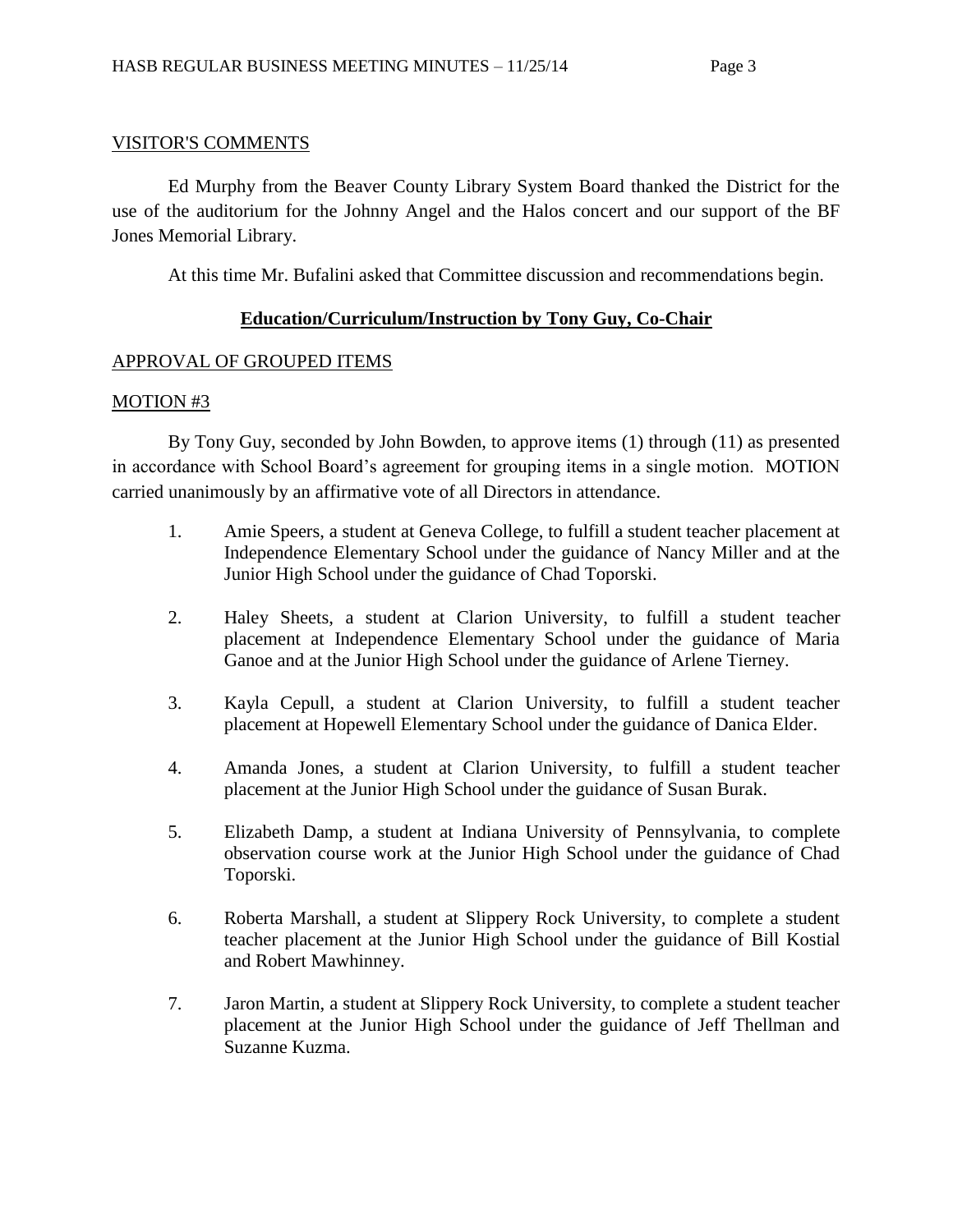- 8. Colleen Barcaskey, a nursing student at La Roche College, to complete observation practicum hours at the Junior High School under the guidance of Adriane Prickett.
- 9. Rachel Beres, a student at Slippery Rock University, to complete observation hours at the Junior High School under the guidance of Suzanne Kuzma.
- 10. Request from Sue Masley to sponsor a trip to New York City March 26-29, 2015 with the Scarab Art Club.
- 11. Request from Sarah Mooney and Cody Boring, students at Hopewell High School, to use Tony Dorsett Stadium on March 21, 2015 for a 5K walk/run. This event is their senior project. Proceeds will benefit ALS research.

By Tony Guy, seconded by Lori McKittrick, to approve the District Comprehensive Plan from July 1, 2015 through June 30, 2018. MOTION carried unanimously by an affirmative vote of all Directors in attendance.

#### MOTION #5

By Tony Guy, seconded by John Bowden, to approve the revised Hopewell Area School District Acceptable Use Policy for Technology. MOTION carried unanimously by an affirmative vote of all Directors in attendance.

#### MOTION #6

By Tony Guy, seconded by Daniel Santia, to approve free school privileges for Marcus Hauser, an eighth grade student at the Junior High School. MOTION carried unanimously by an affirmative vote of all Directors in attendance.

#### MOTION #7

By Tony Guy, seconded by Lori McKittrick, to approve Kendal Moses, a student at Robert Morris University, to fulfill a student teacher placement at Hopewell Junior High School under the guidance of Martin Vallecorsa. MOTION carried unanimously by an affirmative vote of all Directors in attendance.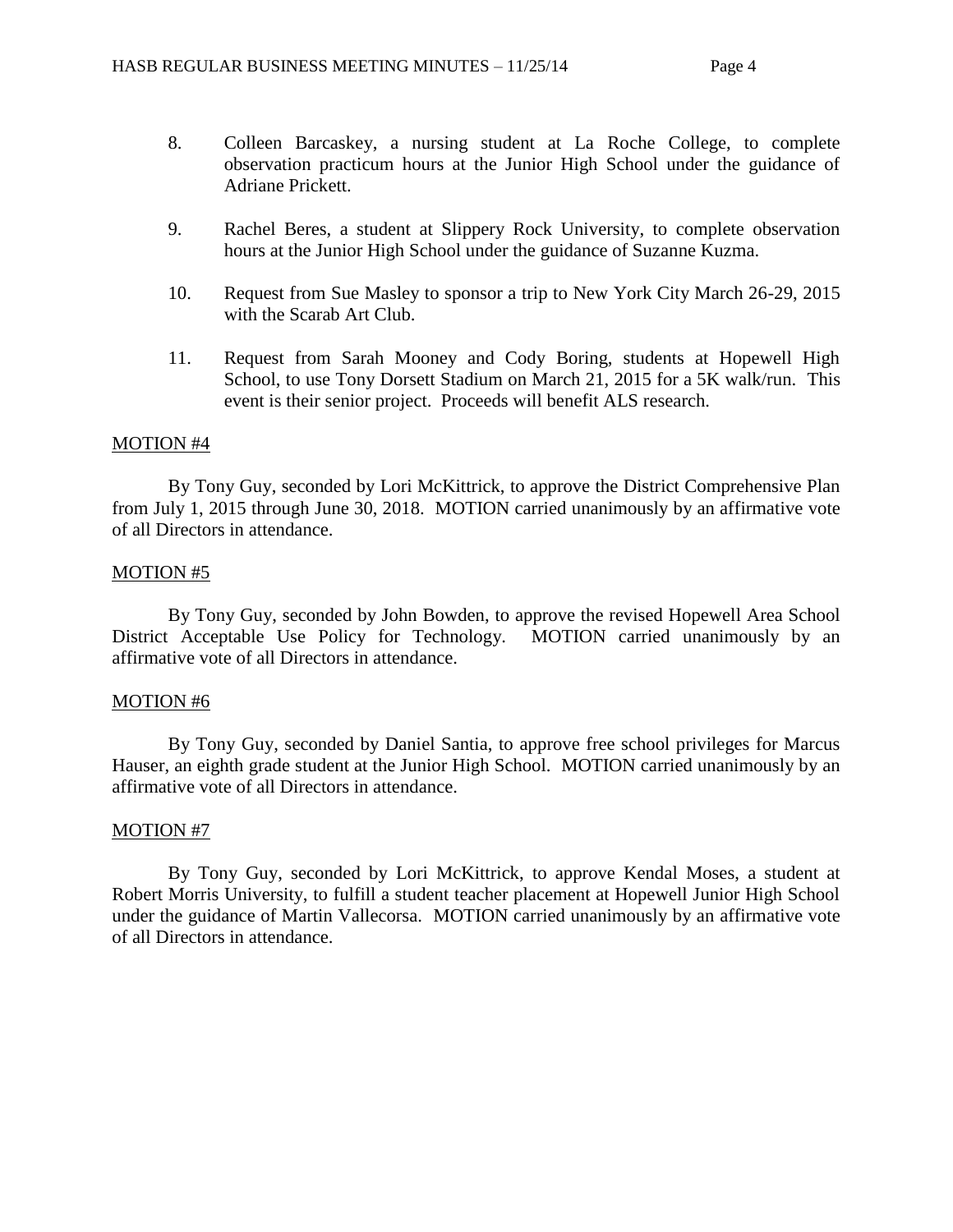# **Athletics by Tony Guy, Chair**

#### MOTION #8

By Tony Guy, seconded by Anna Segner, to approve the request from Mike Shuleski for the junior varsity and varsity baseball teams to attend spring training at the Ripken facilities in Myrtle Beach, South Carolina from March 24-28, 2015. MOTION carried unanimously by an affirmative vote of all Directors in attendance.

### MOTION #9

By Tony Guy, seconded by Daniel Santia, to approve payment of fall coaches beyond the regular season. MOTION carried unanimously by an affirmative vote of all Directors in attendance.

### MOTION #10

By Tony Guy, seconded by Jeff Winkle, to approve students from Central Valley High School to practice and participate in swimming meets with the Hopewell High School Swim Team for the 2014-2015 School Year. MOTION carried unanimously by an affirmative vote of all Directors in attendance.

# **Buildings and Grounds by Anna Segner, Chair**

# APPROVAL OF GROUPED ITEMS

#### MOTION #11

By Anna Segner, seconded by John Bowden, to approve items (1) and (2) as presented in accordance with School Board's agreement for grouping items in a single motion. MOTION carried unanimously by an affirmative vote of all Directors in attendance.

- 1. Request from the American Cancer Society to use Tony Dorsett Stadium June 12 through June 14, 2015 for Relay for Life.
- 2. Request from Hopewell Girls Softball to use the Auxiliary Gym at Hopewell High School on Monday and Wednesday evenings January 7, 2015 through January 28, 2015 from 6:00 until 7:30 p.m.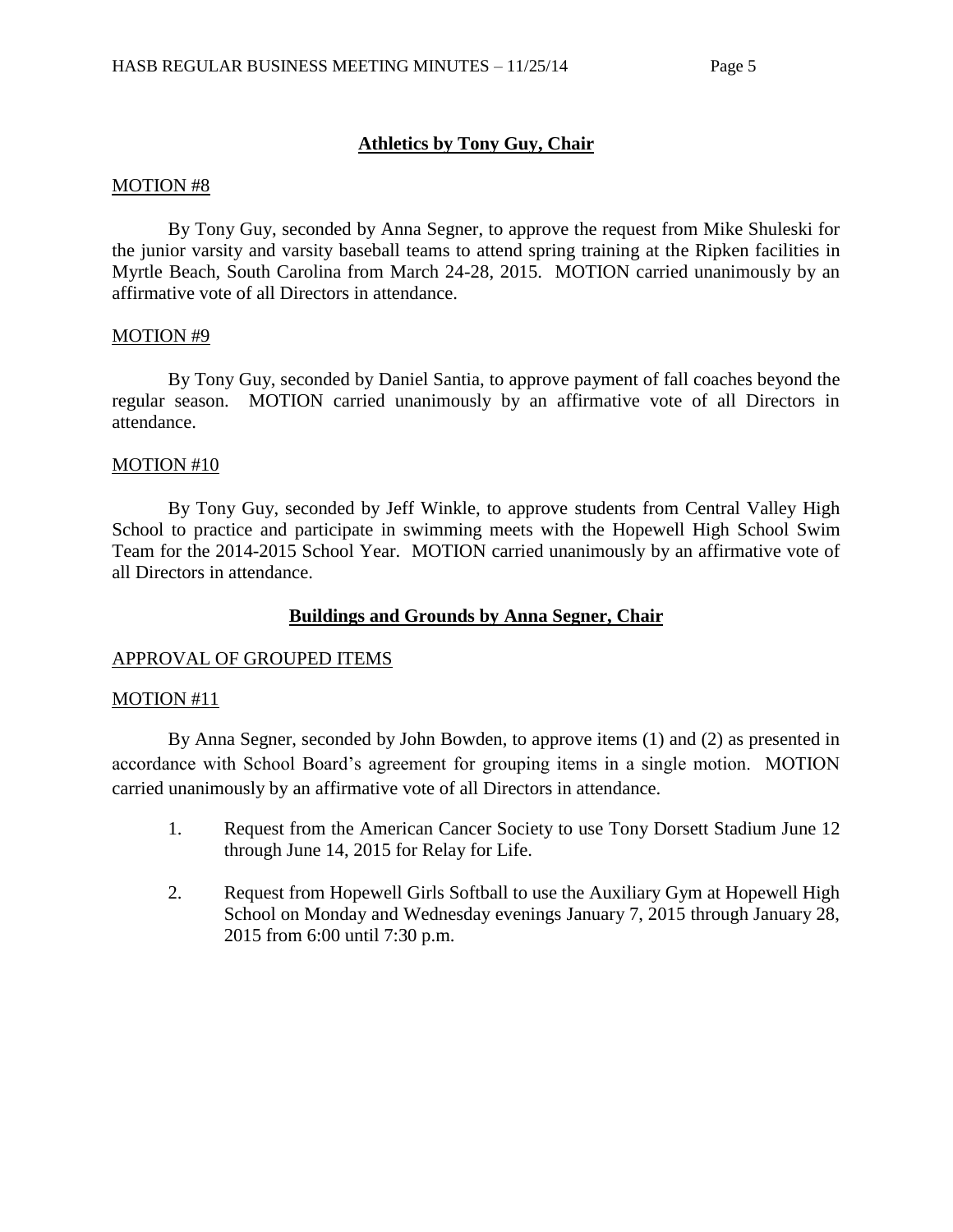# **Finance and Budget by John Bowden, Chair**

### APPROVAL OF GROUPED ITEMS

#### MOTION #12

By John Bowden, seconded by Anna Segner, to approve items (1) and (2) and to ratify items (3) and (4) as presented in accordance with School Board's agreement for grouping items in a single motion. MOTION carried unanimously by an affirmative roll call vote of all Directors in attendance.

- 1. General Fund List of Bills in the amount of \$958,555.26
- 2. Capital Reserve Fund payment in the amount of \$79,369.26
- 3. HASD Stadium Fund payments in the amount of \$1,549.75
- 4. General Fund payments in the amount of \$1,962,187.73

### MOTION #13

By John Bowden, seconded by Tony Guy, to approve the renewal of the Administrators Travel Accident Insurance coverage, effective for the period beginning December 1, 2014 through November 30, 2015, at an annual premium of \$17 per person. MOTION carried unanimously by an affirmative vote of all Directors in attendance.

#### MOTION #14

By John Bowden, seconded by Daniel Santia, to approve the fund balance assignments, restrictions and commitments as of June 30, 2014, listed below. MOTION carried unanimously by an affirmative roll call vote of all Directors in attendance.

| Nonspendable                     | \$1,852.87     |
|----------------------------------|----------------|
| <b>Restricted for Stadium</b>    | \$21,521.99    |
| <b>Committed for Budget</b>      | \$990,431.00   |
| <b>Committed for Health Care</b> | \$1,000,000.00 |
| <b>Committed for Fut Retire</b>  | \$2,600,000.00 |
| Committed for Technology         | \$1,000,000.00 |
| Unassigned                       | \$2,792,615.84 |

#### MOTION #15

By John Bowden, seconded by Tony Guy, to approve the transfer of \$500,000 from the General Fund to the Capital Projects Fund as of June 30, 2014. MOTION carried unanimously by an affirmative roll call vote of all Directors in attendance.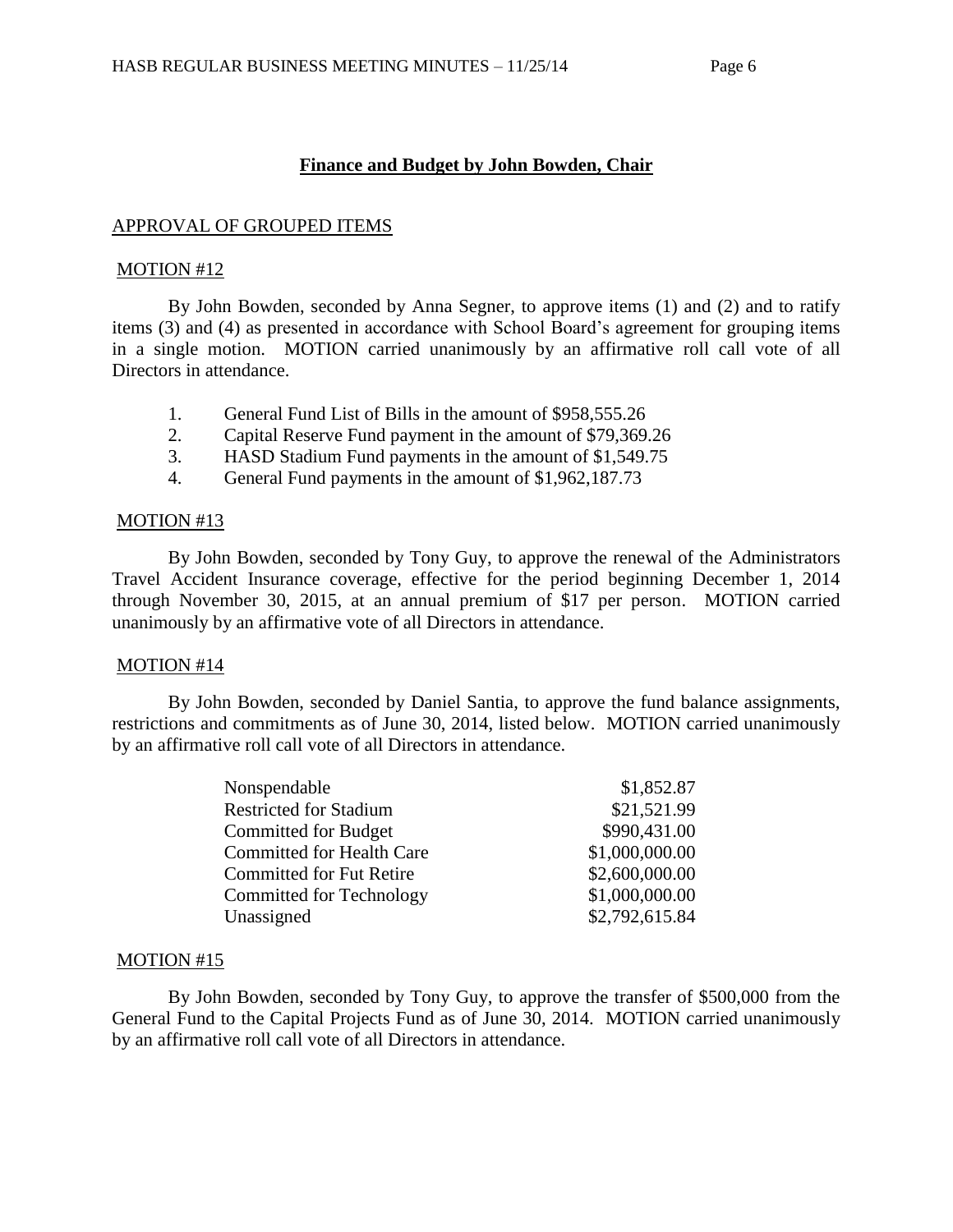By John Bowden, seconded by Lori McKittrick, to approve the Certificates of Deposit purchased for the Capital Reserve Fund for the terms and rates listed on the attached sheet. MOTION carried unanimously by an affirmative vote of all Directors in attendance.

### **Legislative by Jeffery Winkle; Chair**

### MOTION #17

By Jeffery Winkle, seconded by Daniel Santia, to approve the appointment of Henry Bufalini, Jr. to the CTC Authority Board. MOTION carried unanimously by an affirmative vote of all Directors in attendance.

### MOTION #18

By Jeffery Winkle, seconded by Lori McKittrick, to approve the appointment of Lesia Dobo and John Bowden to the Beaver Valley Joint School Committee. MOTION carried unanimously by an affirmative vote of all Directors in attendance.

#### MOTION #19

By Jeffery Winkle, seconded by Lori McKittrick, to approve the appointment of Lesia Dobo and John Bowden to the PSBA/BVIU Legislative Action Council. MOTION carried unanimously by an affirmative vote of all Directors in attendance.

# **Personnel by Rob Harmotto, Chair**

#### APPROVAL OF GROUPED ITEMS

#### MOTION #20

By Rob Harmotto, seconded by Anna Segner, to approve items (1) through (3) as presented in accordance with School Board's agreement for grouping items in a single motion. MOTION carried unanimously by an affirmative vote of all Directors in attendance.

- 1. Resignation for retirement of Norton Elliott, dispatcher, effective January 2, 2015.
- 2. Resignation for retirement of Dolores Elliott, bus driver, effective December 19, 2014.
- 3. Resignation for retirement of Frank Vallecorsa, custodian at the Junior High School, effective January 1, 2015.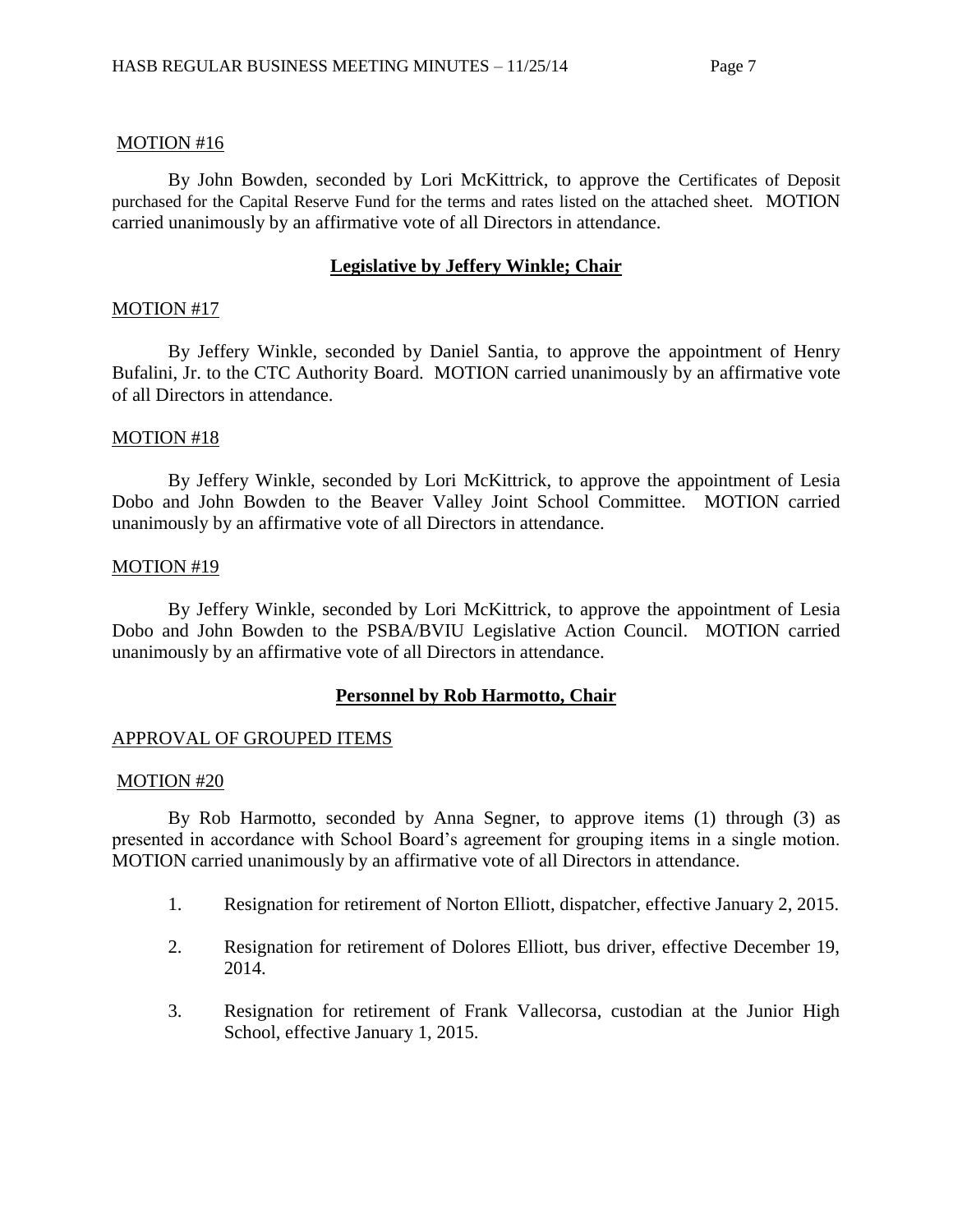By Rob Harmotto, seconded by Tony Guy, to approve an increase of \$1.50 in the substitute hourly rate of pay for secretaries, aides, cafeteria workers and custodians, effective January 1, 2015. MOTION carried unanimously by an affirmative vote of all Directors in attendance.

### APPROVAL OF GROUPED ITEMS

#### MOTION #22

By Rob Harmotto, seconded by Anna Segner, to approve items (1) and (2) as presented in accordance with School Board's agreement for grouping items in a single motion. MOTION carried unanimously by an affirmative vote of all Directors in attendance.

- 1. Resignation of Patrick Phillips as a volunteer assistant boys' basketball coach.
- 2. Appointment of JT Pennington as a volunteer wrestling coach, effective November 25, 2014.

### MOTION #23

By Rob Harmotto, seconded by John Bowden, to accept the resignation of Juliana Osterrieder, cafeteria worker at the Senior High School, effective November 11, 2014. MOTION carried unanimously by an affirmative vote of all Directors in attendance.

#### MOTION #24

By Rob Harmotto, seconded by Lori McKittrick, to approve the employment of Christina Dupree as a substitute cafeteria worker, effective November 25, 2014. MOTION carried unanimously by an affirmative vote of all Directors in attendance.

# APPROVAL OF GROUPED ITEMS

#### MOTION #25

By Rob Harmotto, seconded by Jeffery Winkle, to approve items (1) and (2) as presented in accordance with School Board's agreement for grouping items in a single motion. MOTION carried unanimously by an affirmative vote of all Directors in attendance.

- 1. Resignation for retirement of Lynn Milanovich, guidance counselor at Independence and Margaret Ross Elementary Schools, effective January 20, 2015.
- 2. Resignation for retirement of Ralph Nardilli, cleaning person at the Junior High School, effective January 20, 2015.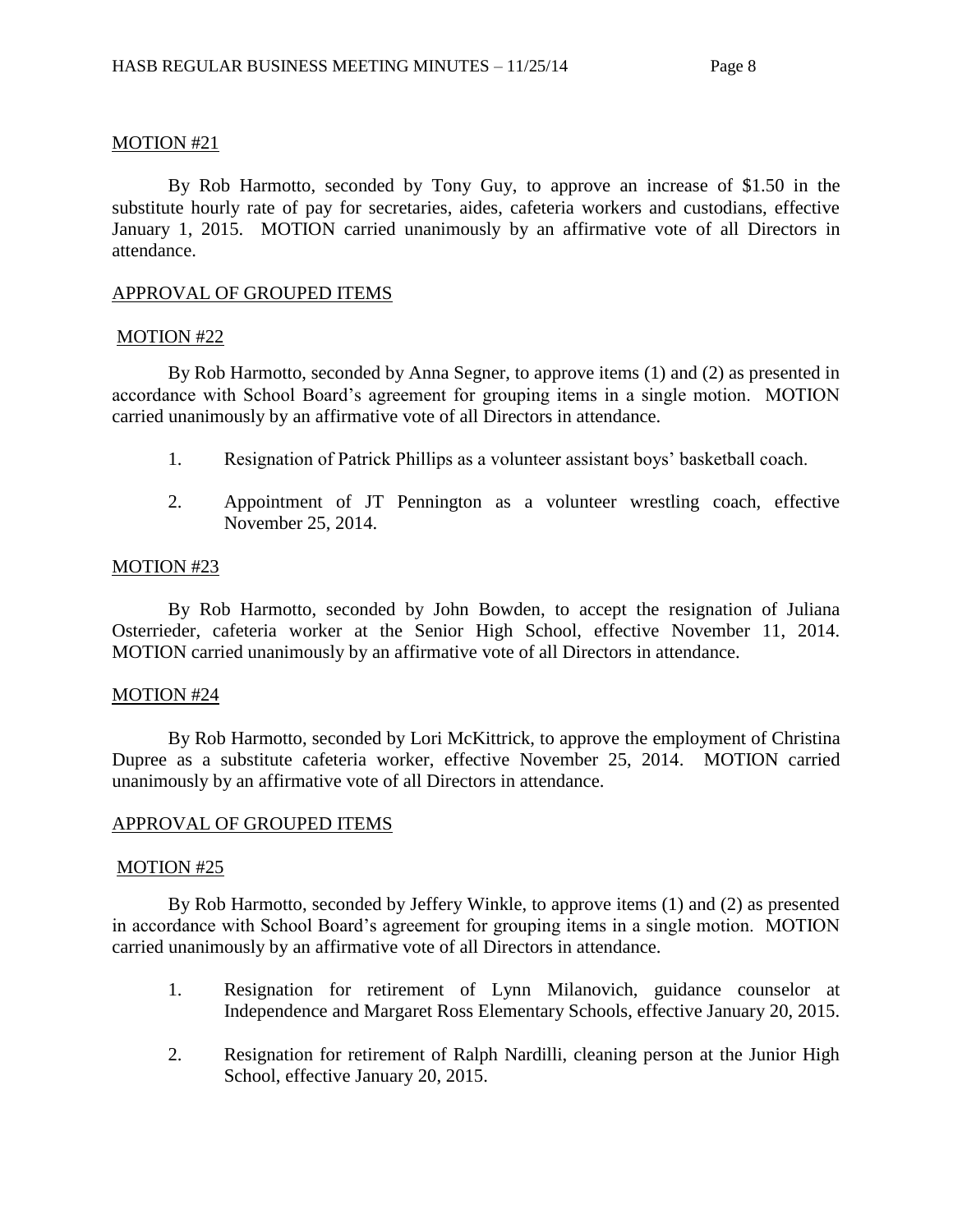By Rob Harmotto, seconded by Tony Guy, to approve the substitute personnel rosters. MOTION carried unanimously by an affirmative vote of all Directors in attendance.

#### MOTION #27

By Rob Harmotto, seconded by John Bowden, to approve the request from Linda Hodnicki, cafeteria worker at Independence Elementary School, for leave without pay from December 8, 2014 through December 19, 2014. MOTION carried unanimously by an affirmative vote of all Directors in attendance.

#### **Transportation by Daniel Santia, Chair**

#### MOTION #28

By Daniel Santia, seconded by Rob Harmotto, to approve District participation in the Western Pennsylvania Gasoline/Diesel Purchasing Consortium for the 2015-2016 school year. MOTION carried unanimously by an affirmative vote of all Directors in attendance.

#### Superintendent's Report

Dr. Reina took a few moments to recognize those that are retiring and best wishes for a happy and healthy retirement.

Dr. Reina reminded the Board that the Beaver Valley Intermediate Unit's Reorganization Dinner is December 9, 2014.

After review of everyone's availability, it looks like January 31, 2015 is the best date for the Board retreat. Additional information will follow.

Dr. Reina said that the buildings looked great and said that the students looked happy and engaged in learning.

Dr. Reina wished everyone a Happy Thanksgiving.

#### Solicitor's Report

Nothing to report.

#### Unfinished Business

Nothing to report.